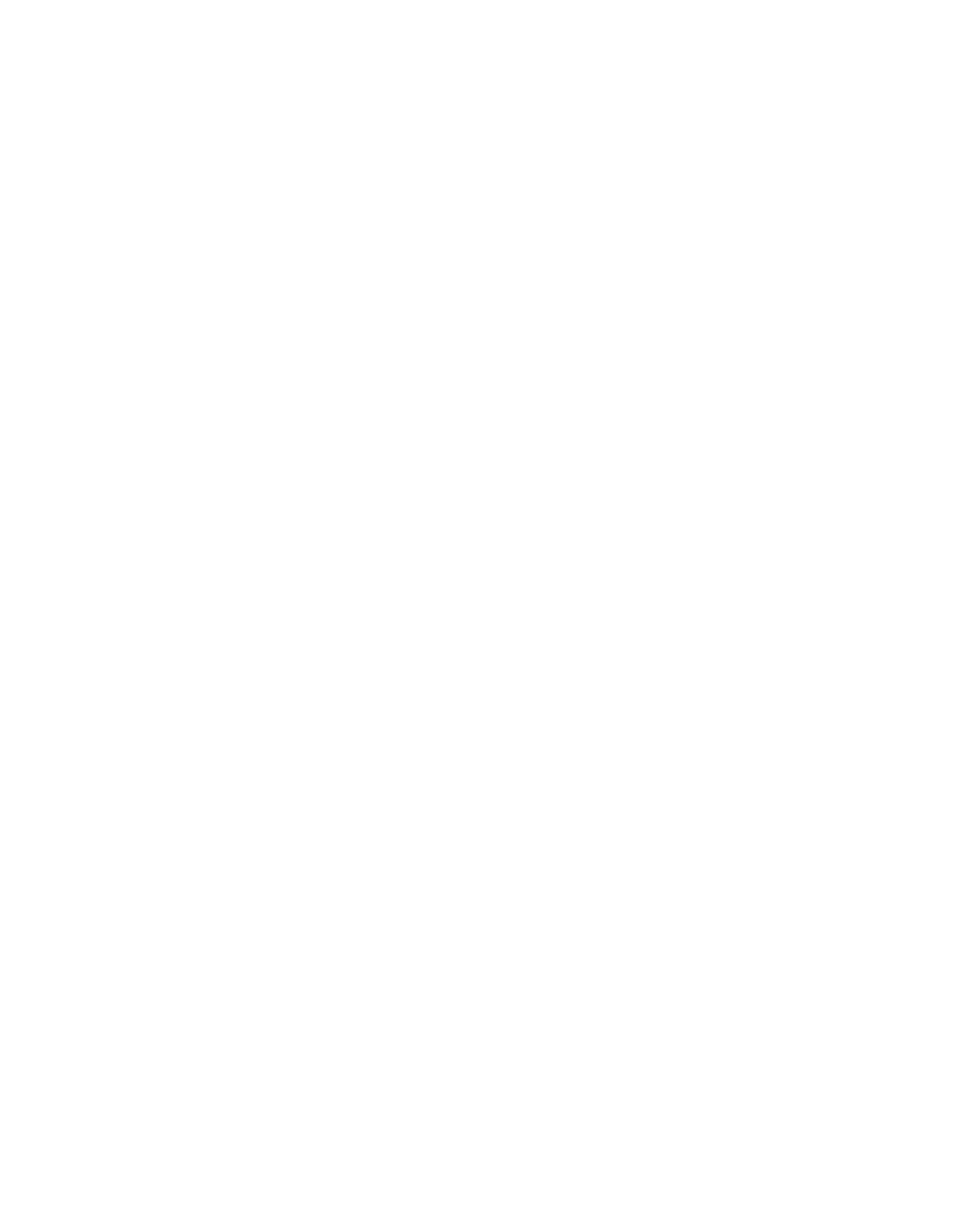## **D.1 Appendix Nonverbal IQ Equivalents**

| <b>Sum of Scaled Scores</b> | <b>Core IQ Score</b> | <b>Sum of Scaled Scores</b> | <b>Core IQ Score</b> |
|-----------------------------|----------------------|-----------------------------|----------------------|
| 0                           | $30\,$               | 41                          | 99                   |
| $\overline{\mathbf{1}}$     | 31                   | 42                          | 100                  |
| $\overline{2}$              | 32                   | 43                          | 101                  |
| $\overline{\mathbf{3}}$     | 33                   | 44                          | 103                  |
| $\overline{\mathbf{4}}$     | 34                   | 45                          | 105                  |
| $\overline{\mathbf{5}}$     | 35                   | 46                          | 107                  |
| 6                           | 36                   | 47                          | 108                  |
| $\overline{\mathbf{r}}$     | 37                   | 48                          | 110                  |
| 8                           | 39                   | 49                          | 111                  |
| $\overline{9}$              | 41                   | 50                          | 113                  |
| 10                          | 43                   | $\overline{51}$             | 114                  |
| 11                          | 45                   | 52                          | 115                  |
| 12                          | 47                   | 53                          | 116                  |
| 13                          | 49                   | 54                          | 117                  |
| 14                          | 51                   | 55                          | 119                  |
| 15                          | 53                   | $\overline{56}$             | 120                  |
| 16                          | 55                   | 57                          | 121                  |
| 17                          | 57                   | 58                          | 123                  |
| 18                          | 59                   | 59                          | 125                  |
| 19                          | 61                   | 60                          | 126                  |
| 20                          | 63                   | 61                          | 128                  |
| $\overline{21}$             | 65                   | 62                          | 129                  |
| $\overline{22}$             | 67                   | 63                          | 131                  |
| 23                          | 69                   | 64                          | 132                  |
| 24                          | $70\,$               | 65                          | 133                  |
| 25                          | 71                   | 66                          | 135                  |
| 26                          | 72                   | 67                          | 137                  |
| $\overline{27}$             | 73                   | 68                          | 139                  |
| 28                          | 74                   | 69                          | 141                  |
| 29                          | 75                   | 70                          | 143                  |
| 30                          | 77                   | $\overline{71}$             | 145                  |
| 31                          | 78                   | $\overline{72}$             | 147                  |
| 32                          | 81                   | $\overline{73}$             | 149                  |
| 33                          | 84                   | 74                          | 152                  |
| 34                          | 87                   | 75                          | 155                  |
| 35                          | $90\,$               | $\overline{76}$             | 158                  |
| 36                          | 93                   | 77                          | 161                  |
| 37                          | 95                   | 78                          | 164                  |
| 38                          | 96                   | 79                          | 167                  |
| 39                          | 97                   | $\overline{\bf 80}$         | 170                  |
| 40                          | 98                   |                             |                      |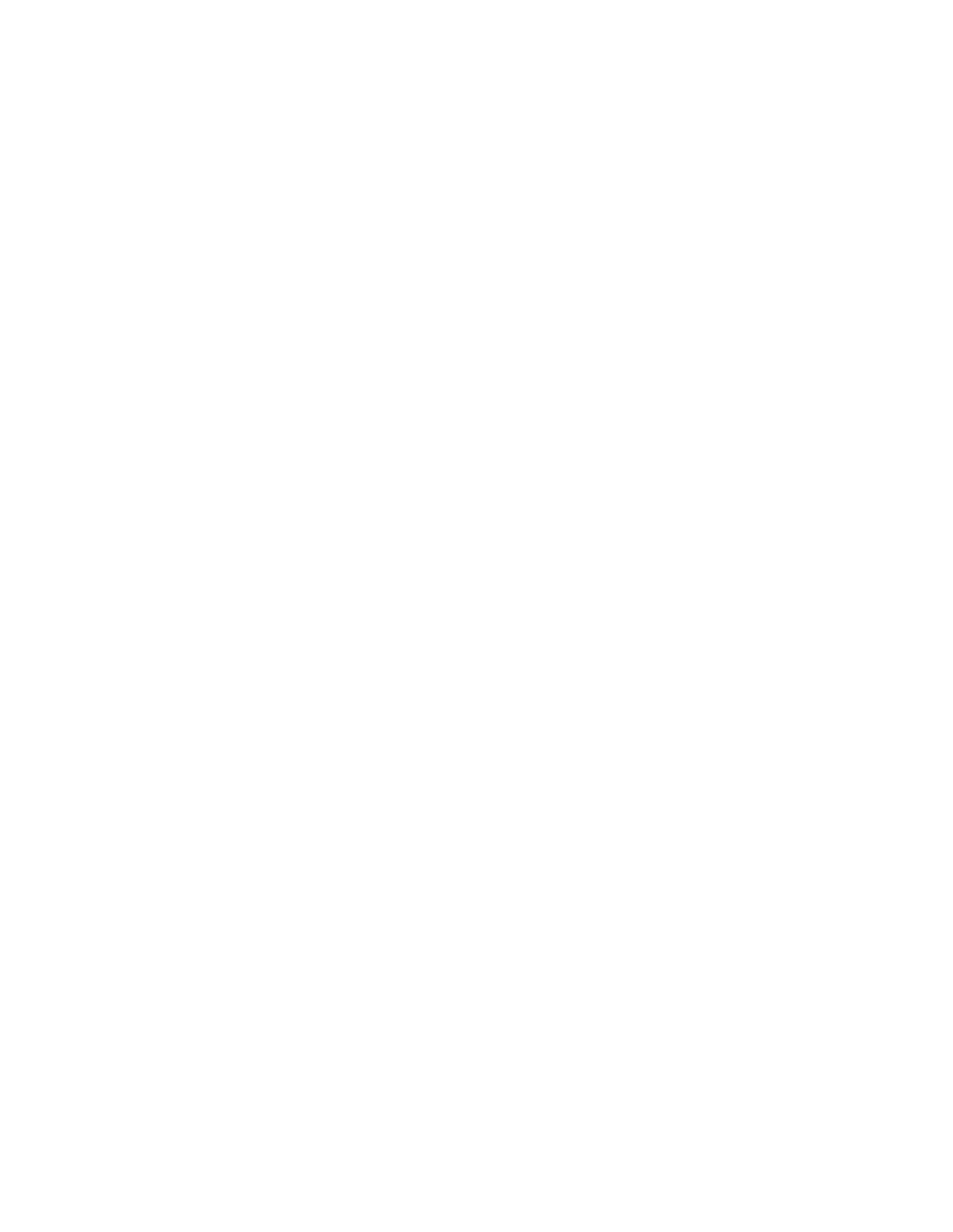

process. Psychologists should take the additional time to prepare, train, and debrief the interpreter as part of this assessment process. Assessments of deaf or hard of hearing individuals, when done appropriately, will require significant amounts of additional time and resources. Psychologists must remain cognizant that the presence and use of an interpreter may add complexity and a potential source of errors into all aspects of the assessment. Psychologists should not presume that the examinee is familiar and knowledgeable about the role and effective use of a professional interpreter. Training and review of roles in the beginning of the assessment process may greatly enhance a fluid administration. Examiners should note and document in their report the impact on and use of a professional interpreter for the assessment process. Examiners who are able to communicate directly with a deaf or hard of hearing examinee should note and document the effectiveness of the communication between the examiner and examinee as well as any impact on the obtained results. The Leiter-3 gestural laminate card and pantomimed movements provided in the general administration guidelines were used to collect information during the standardization process. Any alteration of or deviation from these gestures should be noted in the assessment report.

When assessing individuals who use assistive listening devices (e.g. hearing aids, cochlear implants), it is strongly recommended that the assessment is conducted in a location without any ambient noise or visual distractions. Assistive listening devices often only amplify all sounds and may thus become a source of distracting information and increased difficulty without inferring the examiner. The interaction between some lighting sources, radio transmitters, or other electronic devices may also result in perceived interference with assistive listening devices. It is strongly recommended that the examiner conducts a brief review of the assistive listening device with the examinee to confirm an appropriate level of function.

Over the course of the development of the Leiter-3, a clinical validity study of deaf and hard of hearing individuals was conducted. The results from this study, n=46 and reported in Chapter 7, did not suggest that the scores from the administration of the Leiter-3 varied significantly from those individuals in the normative sample. Due to the limited size of this study and the age ranges included, this information should not be misconstrued as representing the typical performance of all deaf or hard of hearing individuals. It should not be cited as providing "deaf/hard of hearing norms" the purpose of this limited sample was to gather data regarding the fairness of the instrument as compared to typically developing peers. While further research is beneficial to evaluate the use of the Leiter-3 amongst various subgroups within the deaf and hard of hearing communities, developmental research appears to support its appropriateness for use with these populations in a fair and comparable manner.

**L Appendix**

## **Equating Table for the Conversion of Leiter-R to Leiter-3 with Confidence Intervals**

| Leiter-R        | Leiter-3 | <b>Confidence Interval for</b><br>Leiter-3 |             |  |
|-----------------|----------|--------------------------------------------|-------------|--|
| <b>Brief IQ</b> | NV IQ    | Low                                        | <b>High</b> |  |
| 30              | 36       | 30                                         | 42          |  |
| 31              | 37       | 31                                         | 43          |  |
| 32              | 38       | 32                                         | 44          |  |
| 33              | 39       | 33                                         | 45          |  |
| 34              | 40       | 34                                         | 46          |  |
| 35              | 41       | 35                                         | 47          |  |
| 36              | 41       | 35                                         |             |  |

| Leiter-R        | Leiter-3     | <b>Confidence Interval for</b><br>Leiter-3 |             |  |
|-----------------|--------------|--------------------------------------------|-------------|--|
| <b>Brief IQ</b> | <b>NV 10</b> | Low                                        | <b>High</b> |  |
| 37              | 42           | 36                                         | 48          |  |
| 38              | 43           | 37                                         | 49          |  |
| 39              | 44           | 38                                         | 50          |  |
| 40              | 45           | 39                                         | 51          |  |
| 41              | 46           | 40                                         | 52          |  |
| 42              | 47           | 41                                         | 53          |  |
| 43              | 48           | 42                                         | 54          |  |